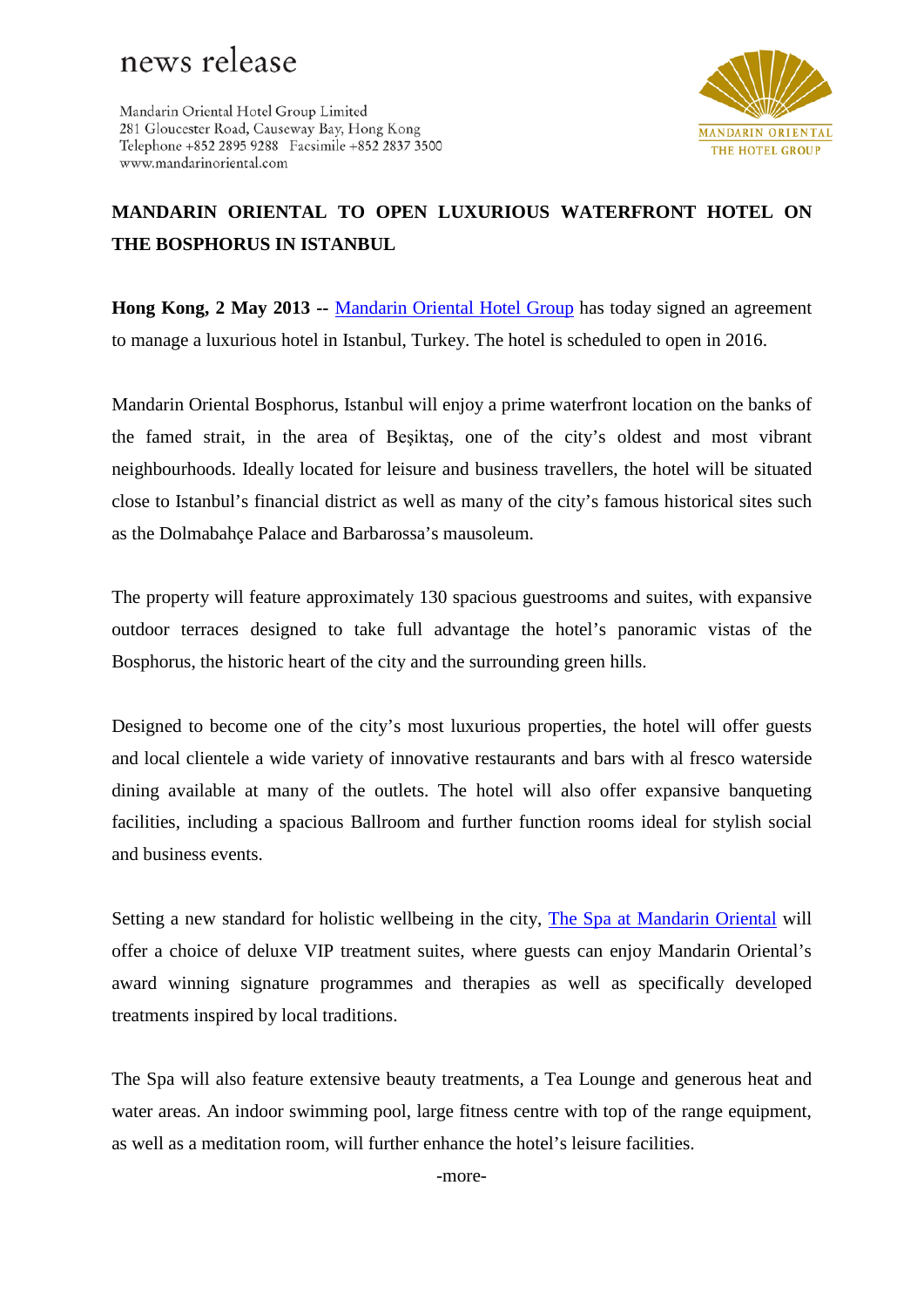

Page 2

The owner and developer of the project is Astaş Real Estate Investments and Tourism A.Ş, which is also developing Mandarin Oriental, Bodrum, Turkey, currently scheduled to open in 2014.

Edouard Ettedgui, Group Chief Executive of Mandarin Oriental said, "We look forward to introducing Mandarin Oriental's renowned  $21<sup>st</sup>$  century luxury with oriental charm to Istanbul. The spectacular location of Mandarin Oriental Bosphorus, Istanbul, underpinned by our Group's core strengths of design and architecture, holistic spas, innovative dining and legendary service will position the hotel as the most luxurious in this exciting city. It will also perfectly complement our superb resort currently under development on the waterfront in Bodrum."

"We are delighted to be working with Mandarin Oriental on creating what is set to be the most sophisticated hotel in Istanbul. Mandarin Oriental's position as one of the world's leading hotel operators, as well as the Group's reputation for excellence, matches our vision for this truly stunning site on the banks of the Bosphorus, with its unique location between both Asia and Europe" said Vedat Aşci, Chairman of Astaş Real Estate Investments and Tourism A.Ş.

Straddled between Europe and Asia and steeped in history, Istanbul is considered one of the world's most exciting destinations. Celebrated as a crossroad between East and West for centuries, the city, which was once known as Constantinople, served as the capital of the Byzantine and then the Ottoman Empire. Istanbul is Turkey's financial and commercial centre and the city's colourful history and culture, combined with its stunning setting on the Bosphorus, makes it a unique destination for international travellers.

## **About Mandarin Oriental Hotel Group**

Mandarin Oriental Hotel Group is the award-winning owner and operator of some of the world's most prestigious hotels and resorts. The Group now operates, or has under